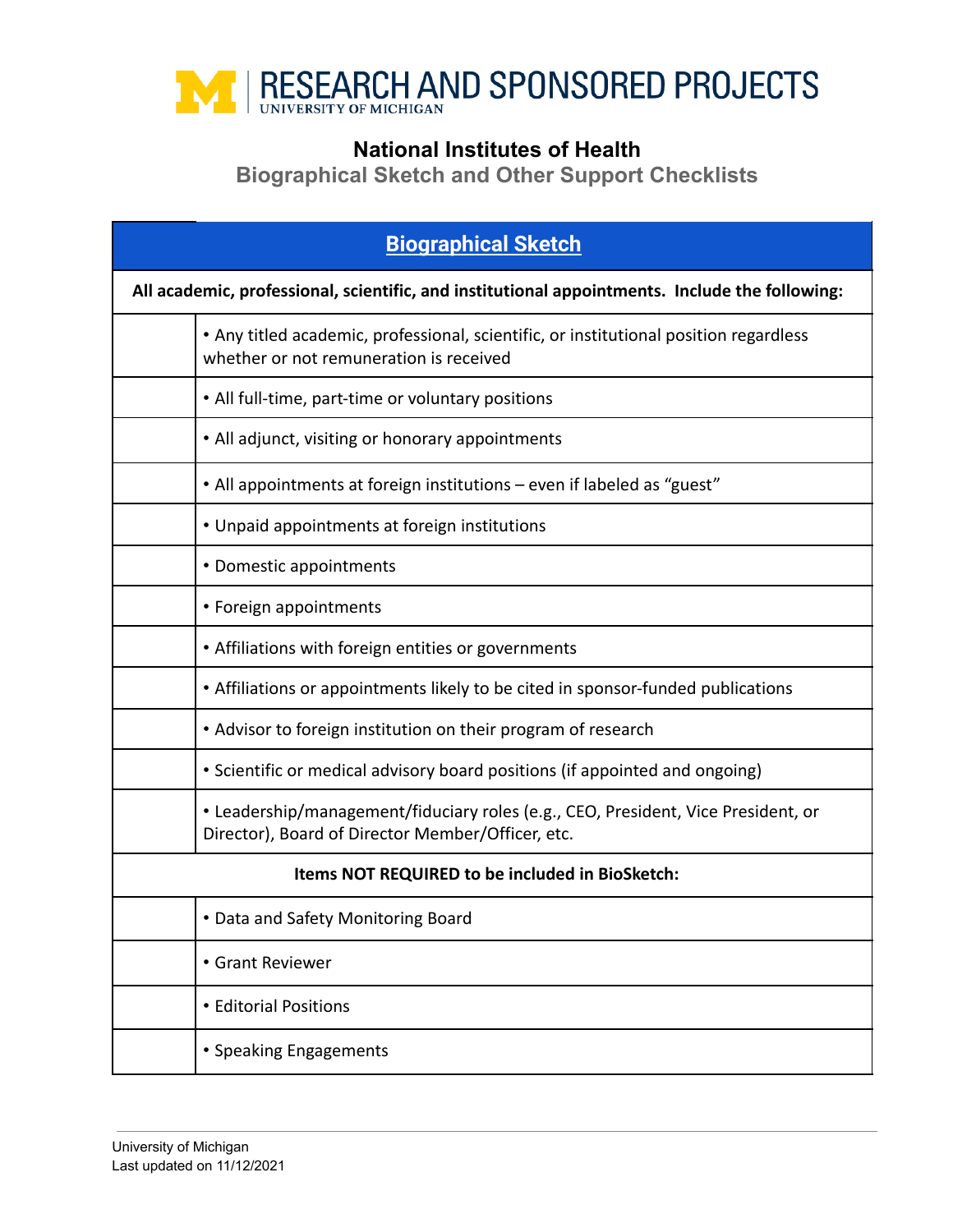| • Teaching a Class/Course (not part of an appointment) |
|--------------------------------------------------------|
| . • Expert Witness or other Legal Consulting           |

| Other Support - Just in Time (JIT)                                                                                                                                                                                                                                                                                                       |  |  |
|------------------------------------------------------------------------------------------------------------------------------------------------------------------------------------------------------------------------------------------------------------------------------------------------------------------------------------------|--|--|
| All items to be included in an Other Support Document:                                                                                                                                                                                                                                                                                   |  |  |
| • Income or salary outside U-M in support of an investigator's research endeavors                                                                                                                                                                                                                                                        |  |  |
| • External consulting when an investigator will be involved in the design, conduct, or<br>reporting of research as part of the consulting activities (e.g., work that may result in<br>publication in an academic journal, designing a protocol, data analysis, serving on a<br>steering committee for a clinical trial)                 |  |  |
| • Participation in a foreign talent or similar-type programs                                                                                                                                                                                                                                                                             |  |  |
| • All resources and other support, both domestic and foreign, for ongoing research<br>projects, including those conducted at a different entity (e.g., grants, contracts,<br>cooperative agreements, subawards/subcontracts).                                                                                                            |  |  |
| • In-kind (i.e., non-monetary) resources from any entity (either domestic or foreign) in<br>support of any of an investigator's research endeavors including, but not limited to:<br>o Personnel (e.g., visiting scholars, visiting students, supported by a non-UM<br>entity)<br>o Space<br>o Equipment<br>Materials<br>0<br>o Supplies |  |  |
| All items NOT REQUIRED to be included in an Other Support Document:                                                                                                                                                                                                                                                                      |  |  |
| • Training awards                                                                                                                                                                                                                                                                                                                        |  |  |
| · Gifts, prizes, endowments                                                                                                                                                                                                                                                                                                              |  |  |
| . In-kind contributions intended for use on the project/proposal being submitted to NIH<br>and that have no associated time commitment.<br>(Report instead in Facilities and Other Resources.)                                                                                                                                           |  |  |
| • Start-up packages from U-M                                                                                                                                                                                                                                                                                                             |  |  |
| • One-time travel to present at a conference at an international organization                                                                                                                                                                                                                                                            |  |  |
| • Consulting or professional services where no research is performed                                                                                                                                                                                                                                                                     |  |  |